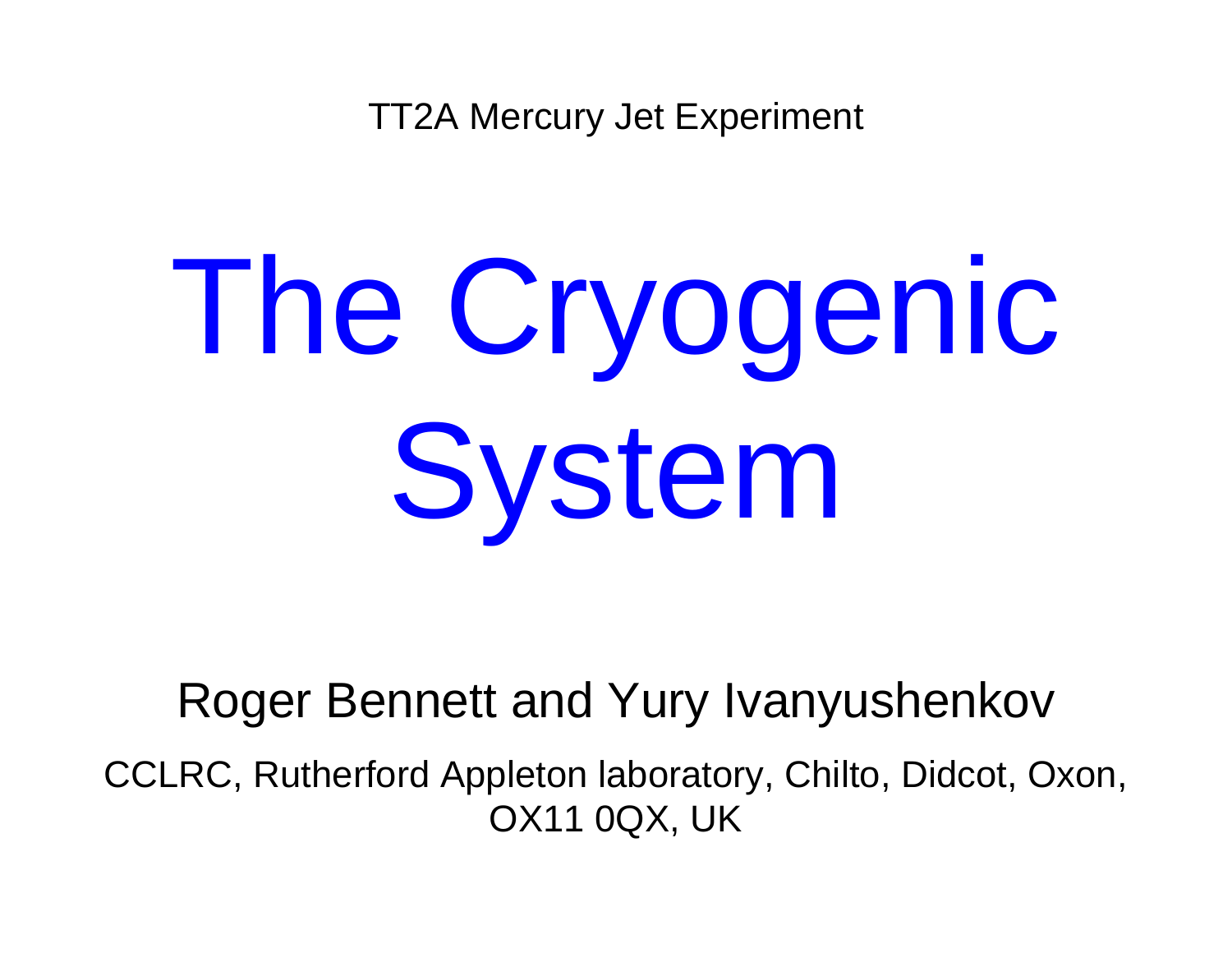## Layout of the Cryosystem

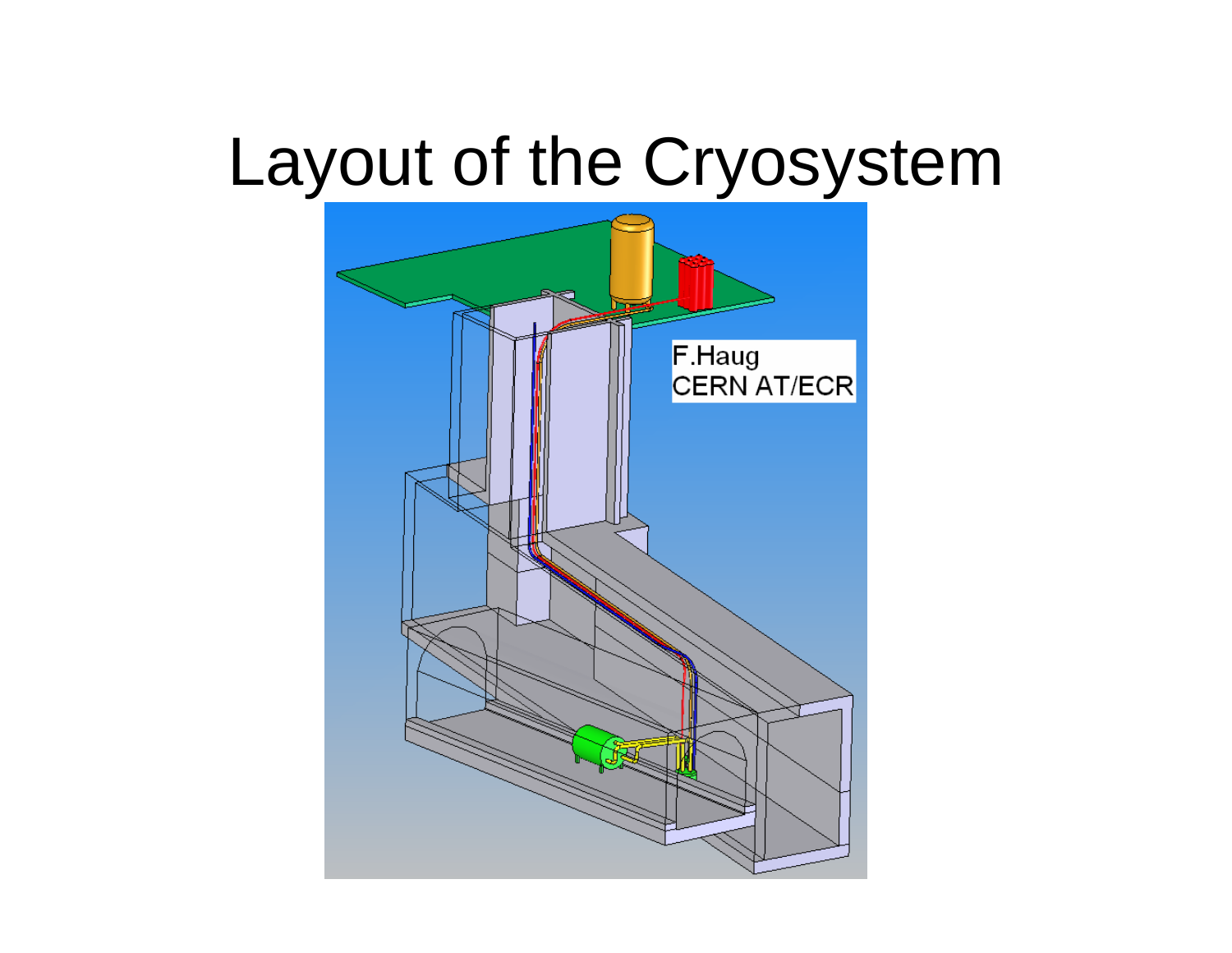### The "SPECIFICATION" of the cryogenic cycle is:

- 1. Initial fill of the magnet cryostat slowly over many hours -12 hours
- 2. Operation of the magnet on the following cycle:
- When the magnet is at ~80 K, empty the cryostat and neighbouring beam lines, to prevent activation by the beam, in ~2-3 minutes.
- After energizing the magnet, ~10 s, cool the magnet with LN2 to ~80 K in ~30 minutes or less.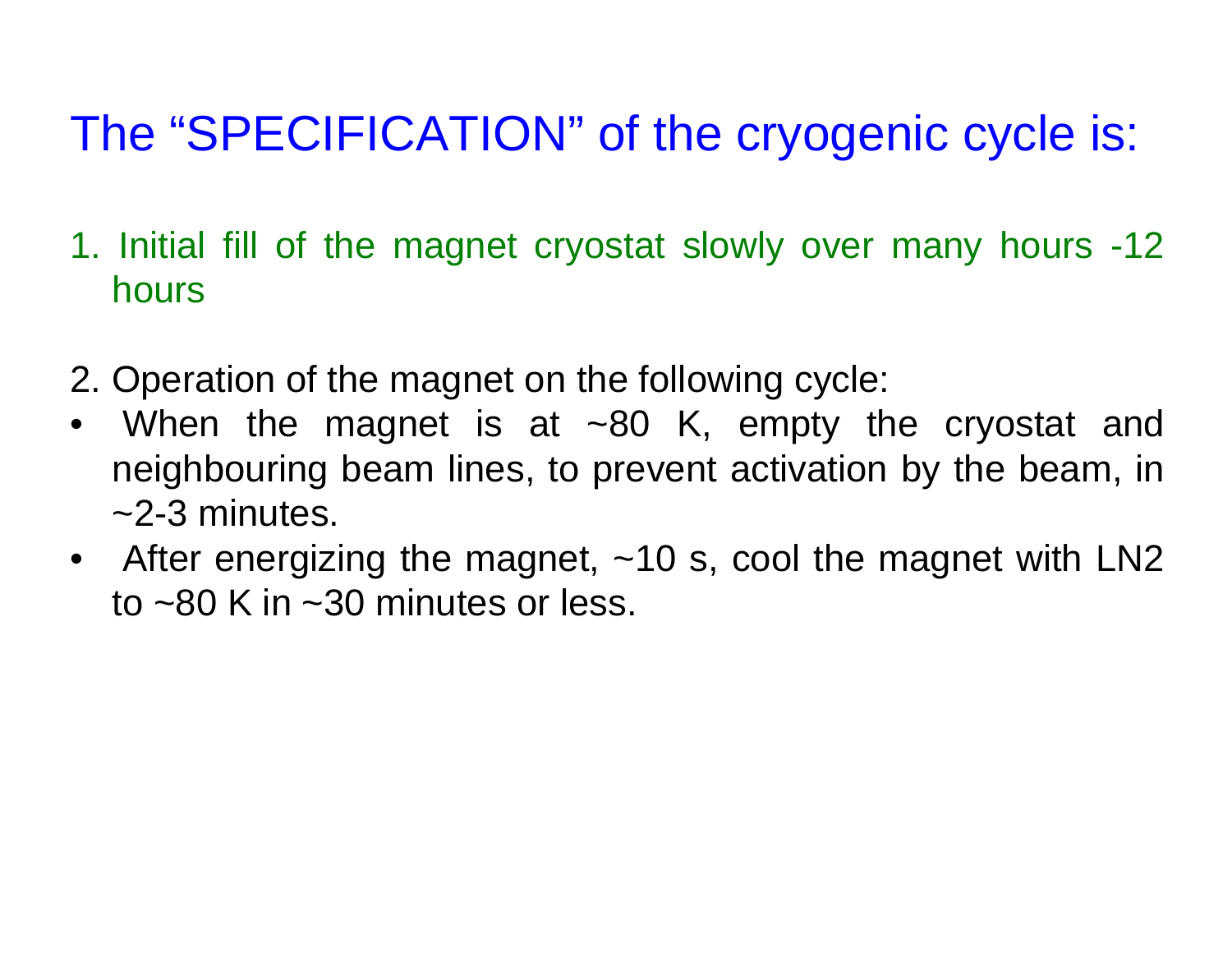

Scheme agreed at CERN, December 2004, drawn by Peter Titus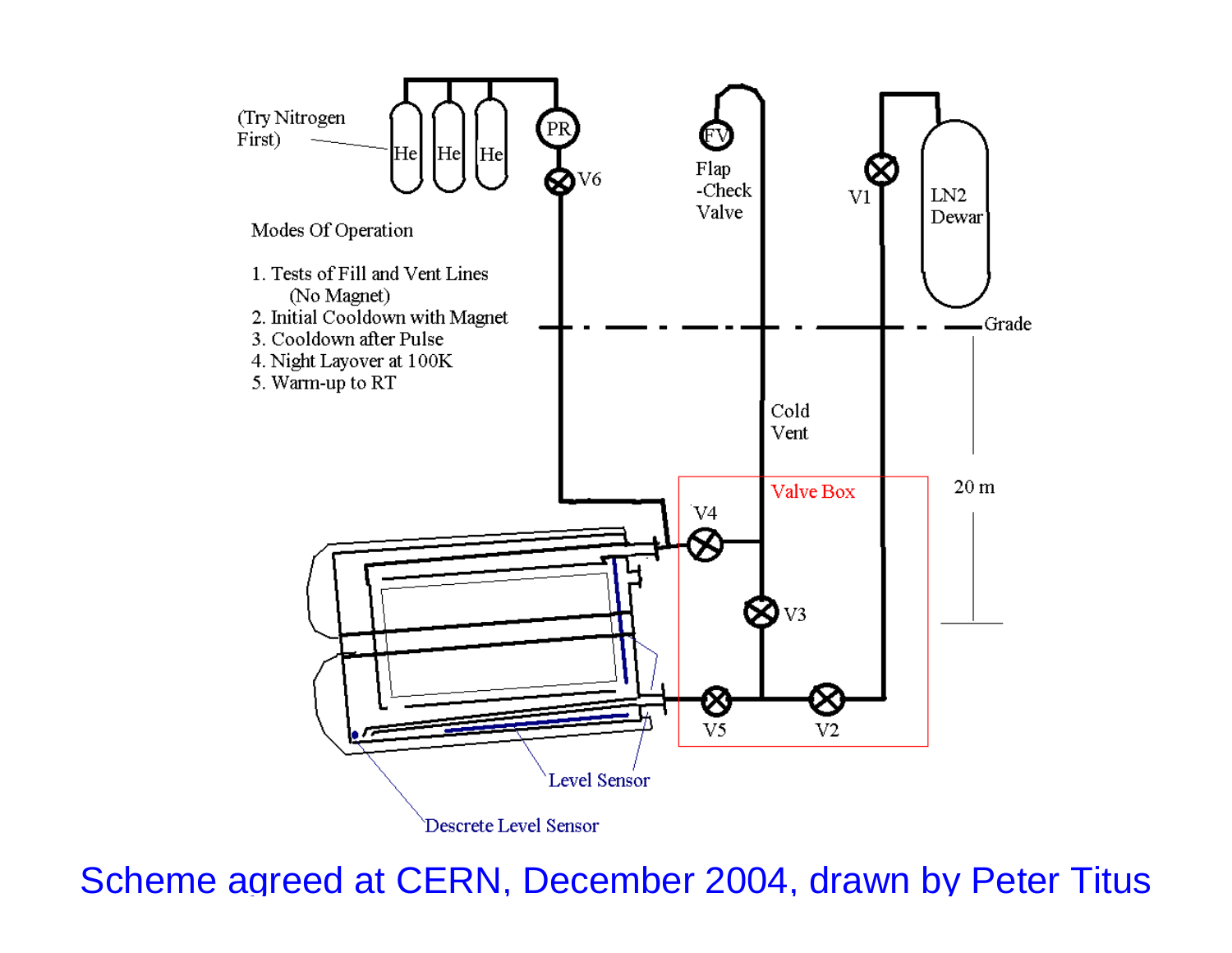#### Design and Costing of the Cryogenic System

1. The input line from the storage vessel to the cryostat is recommended to be 1 cm diameter bore.

2. The vent line is recommended to be 7.5 cm diameter bore to allow the cryostat to be filled in <30 minutes.

3. The total cost of manufacture, installation, commissioning and operation is estimated to be £318k.

This includes controls, staff costs and taxes but not the storage container which is assumed to be supplied by CERN.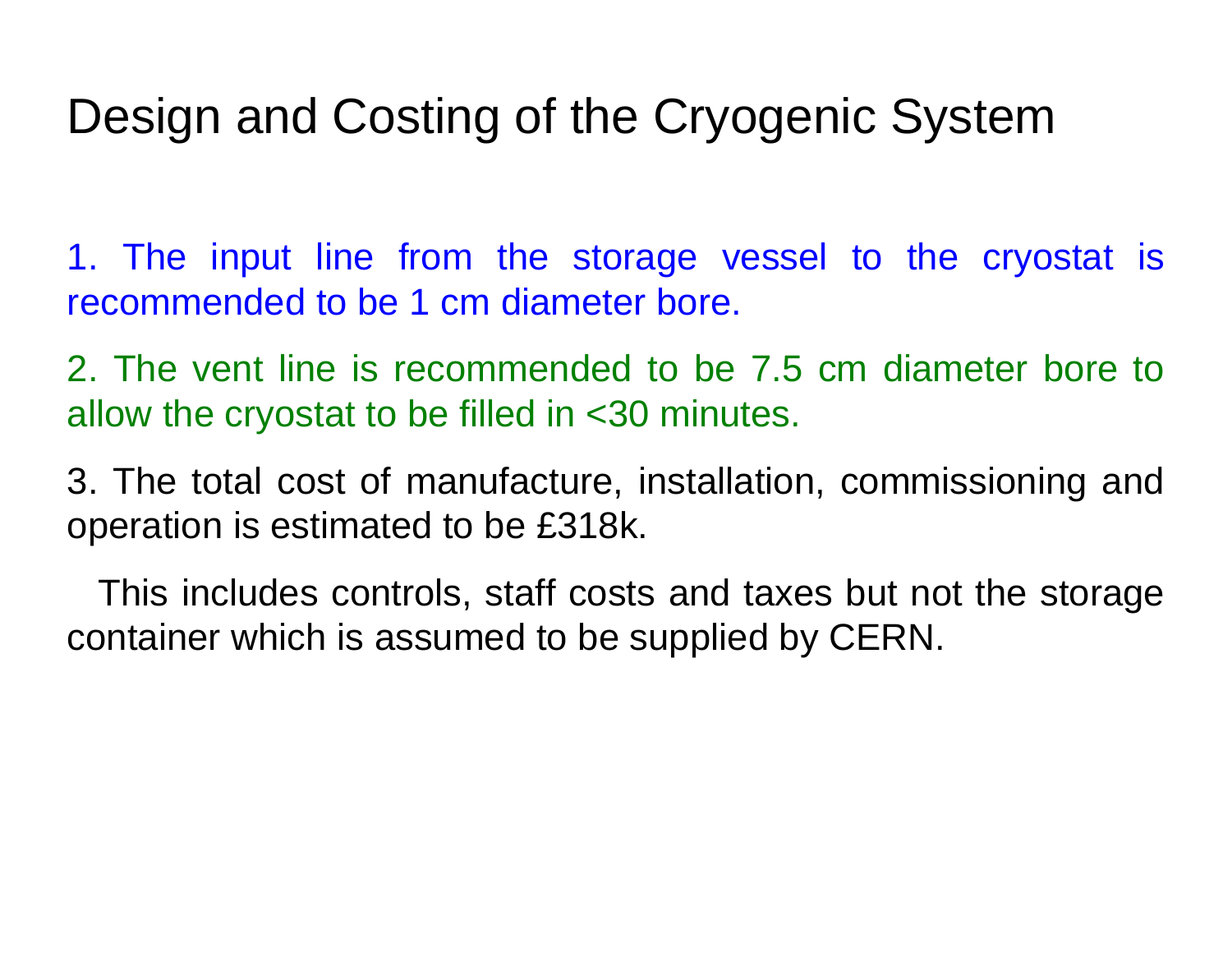## Some Issues

**1. Emptying the Cryostat. It will not be possible to remove the LN2 from the horizontal and vertical parts of the line.** The line is 7 cm diameter and the helium gas, used to remove the LN2 from the cryostat, will bubble through the lines rather than push it out through the vent.

#### **2. Is it necessary to empty the cryostat before each pulse?**

- The radioactivity of the LN2 will be quite small for only 100-200 beam pulses. It is probably acceptable to release this into the atmosphere.
- **3. Is there a problem with the irradiation of liquid air trapped in and below the foam insulation on the large end flange of the cryostat?**

This needs careful consideration because of the danger of explosion of the oxygen in the liquid air under irradiation.